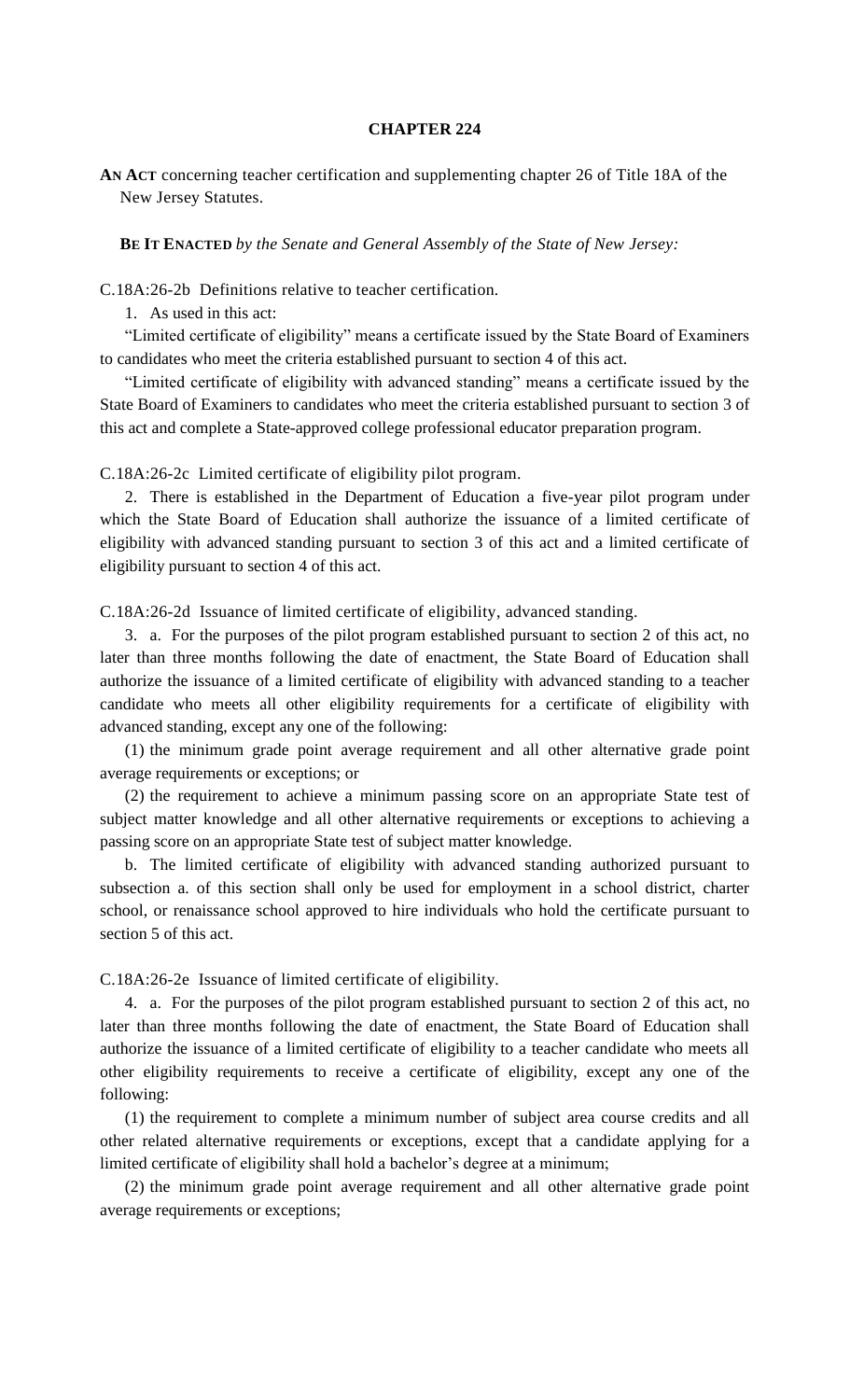(3) the requirement to achieve a minimum score on a Commissioner of Education-approved test of basic reading, writing, and mathematical skills and all other alternative basic skills requirements or exceptions; or

(4) the requirement to achieve a minimum passing score on an appropriate State test of subject matter knowledge and all other alternative requirements or exceptions to achieving a passing score on an appropriate State test of subject matter knowledge.

b. The limited certificate of eligibility authorized pursuant to subsection a. of this section shall only be used for employment in a school district, charter school, or renaissance school approved to hire individuals who hold the certificate pursuant to section 5 of this act.

C.18A:26-2f Approval of schools hiring individuals issued limited certificates of eligibility; qualifications.

5. a. A school district, charter school, or renaissance school seeking to hire individuals who are issued limited certificates of eligibility with advanced standing or limited certificates of eligibility under the pilot program established pursuant to section 2 of this act shall be approved by the Commissioner of Education to do so. A school district, charter school, or renaissance school shall apply to the commissioner in a manner and form to be prescribed by the commissioner. To be considered for approval to hire individuals who hold limited certificates of eligibility with advanced standing or limited certificates of eligibility, an applicant shall demonstrate a sufficient capability to provide support to new teachers and:

(1) a demographic disparity between the district's or school's student population and teachers; or

(2) a shortage of bilingual education teachers; or

(3) a critical need to fill teacher vacancies or a hardship caused by teacher vacancies.

b. During the first year of implementation of the pilot program established pursuant to section 2 of this act, the commissioner shall approve no less than 10 school districts, charter schools, or renaissance schools to hire individuals who hold limited certificates of eligibility with advanced standing or limited certificates of eligibility.

c. A school district, charter school, or renaissance school approved to hire individuals who hold limited certificates of eligibility with advanced standing or limited certificates of eligibility shall only hire up to 10 percent of its total teachers pursuant to this act.

d. A school district, charter school, or renaissance school approved to hire individuals who hold limited certificates of eligibility with advanced standing or limited certificates of eligibility shall, during the period of the pilot program established pursuant to section 2 of this act, annually submit a report to the commissioner evaluating the impact of hiring such individuals. The report shall contain the following information:

(1) the number of teachers who were issued a limited certificate of eligibility with advanced standing or a limited certificate of eligibility;

(2) the subject areas in which the individuals teach and the courses they teach;

(3) how the hiring of individuals who were issued the limited certificates has impacted the district's or school's demographic disparity between its student population and teachers as well as the effect the hiring of those individuals has had on the district's or school's ability to fill teacher vacancies;

(4) student achievement data for students taught by the teachers who were issued the limited certificates, as determined by the commissioner; and

(5) any other information the commissioner deems necessary.

e. The commissioner shall, during the period of the pilot program established pursuant to section 2 of this act, annually submit to the State Board of Education a report summarizing the